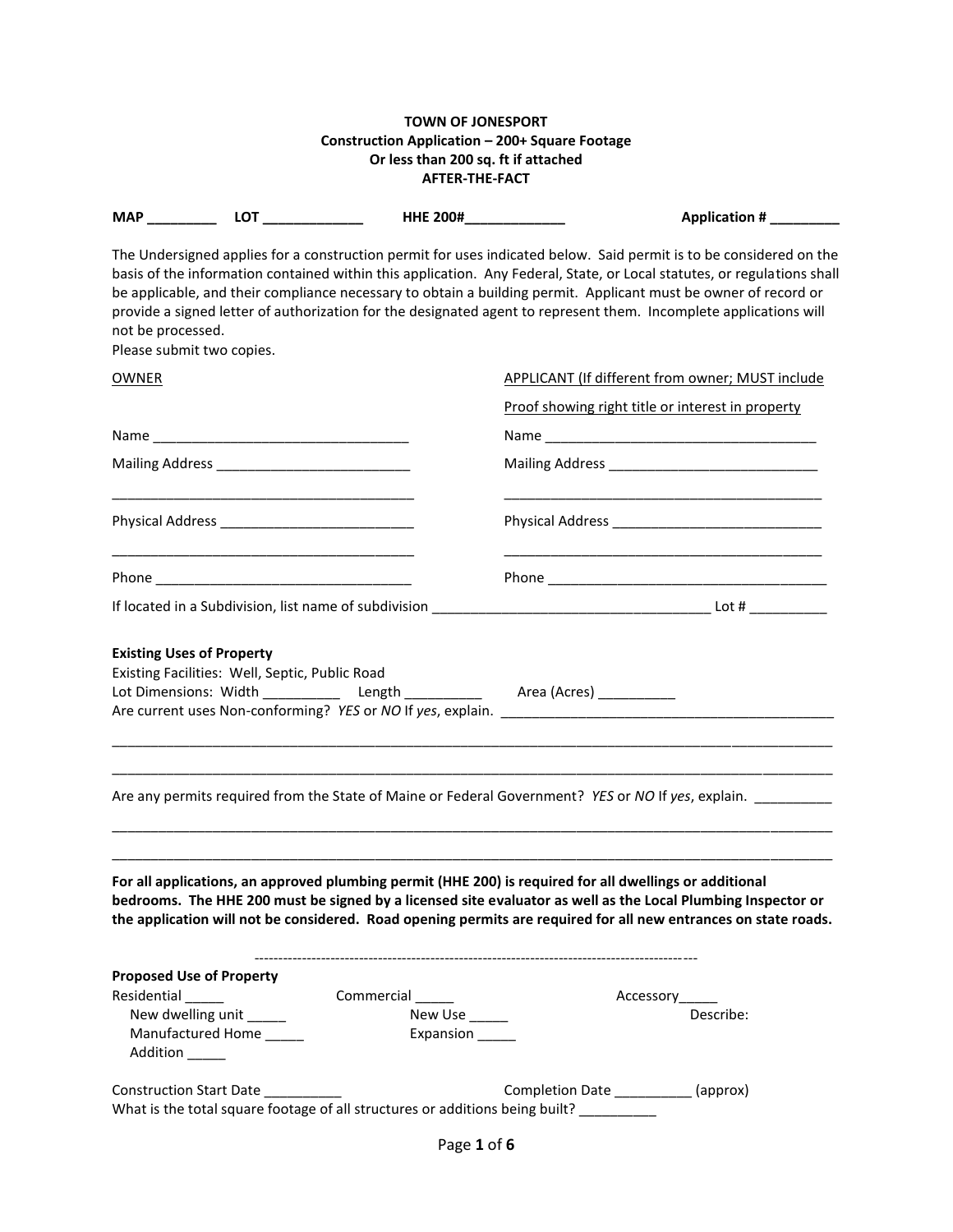# **IF YOU WILL NOT BE AVAILABLE TO MEET WITH THE CEO WHEN HE INSPECTS THE CONSTRUCTION PROJECT, PLEASE PLACE STAKES WHERE ALL STRUCTURES WILL BE PLACED, INCLUDING SEPTIC SYSTEM. THIS WILL ELIMINATE ANY EXTRA FEES FOR MORE THAN TWO SITE VISITS.**

Scale  $\_\_\_\_\$  =  $\_\_\_\$  feet

Elevations – Please show a picture of the proposed development and its height and shape above ground and include all dimensions. You may attach formal building plans and drawings if you wish.

### **FRONT OR REAR VIEW**

**SIDE VIEW**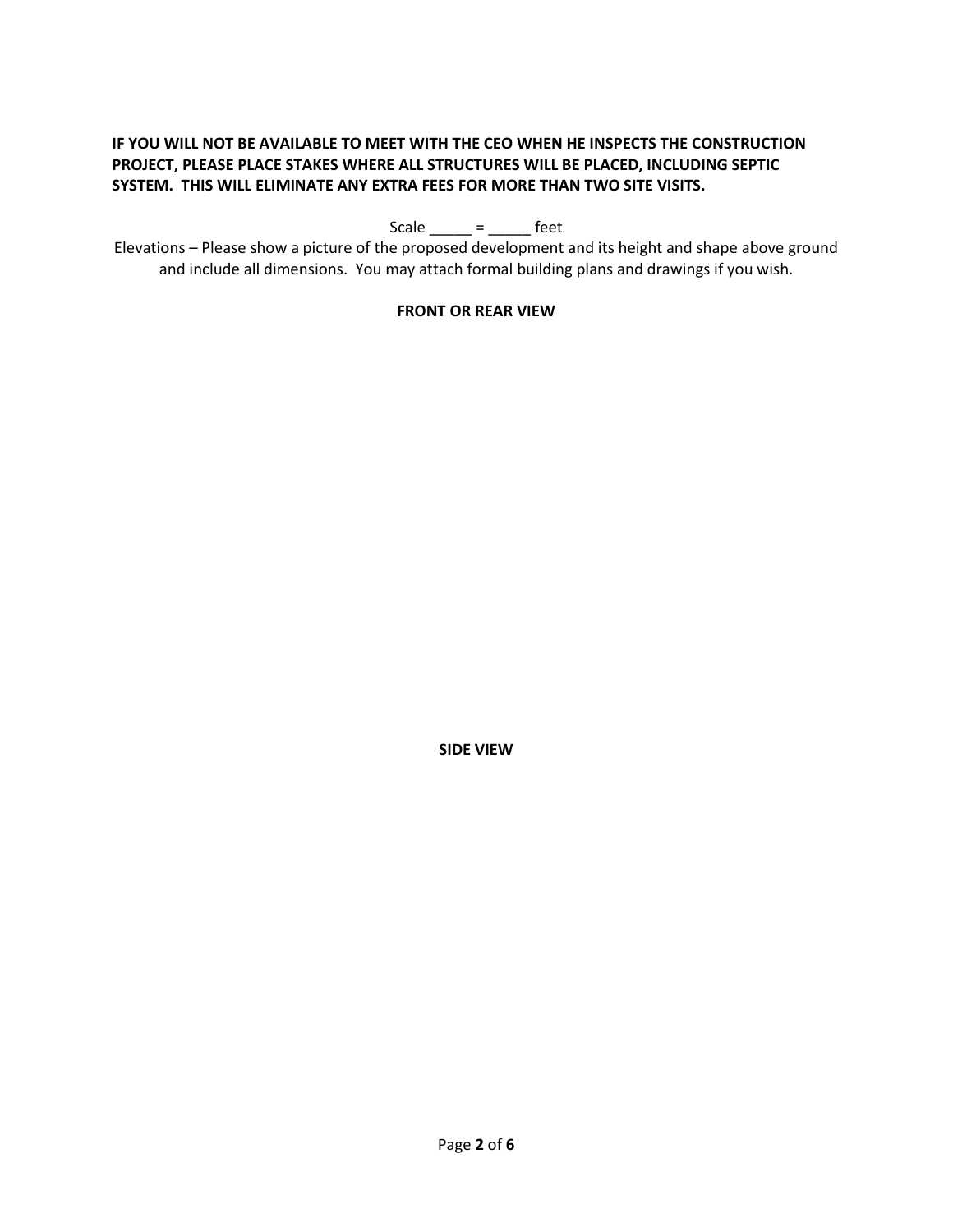### **PLOT PLAN**

Please include all setback distances from property boundaries, roads, streets and right of way, all wetlands and water bodies, any proposed or existing wells and septic systems. Include shore land setback and/or flood elevations if applicable. Show all construction including decks and porches.

Please use dotted lines for existing buildings and solid lines for all proposed construction. Show all existing and proposed buildings on your plan. Also, show driveways, septic systems, wells, utility poles, and accurately measured distances to abutting landowners well and septic systems. Include all dimensions of both previous and proposed construction. Please include distances from roads of abutting landowners so the appropriate 911 address can be issued.

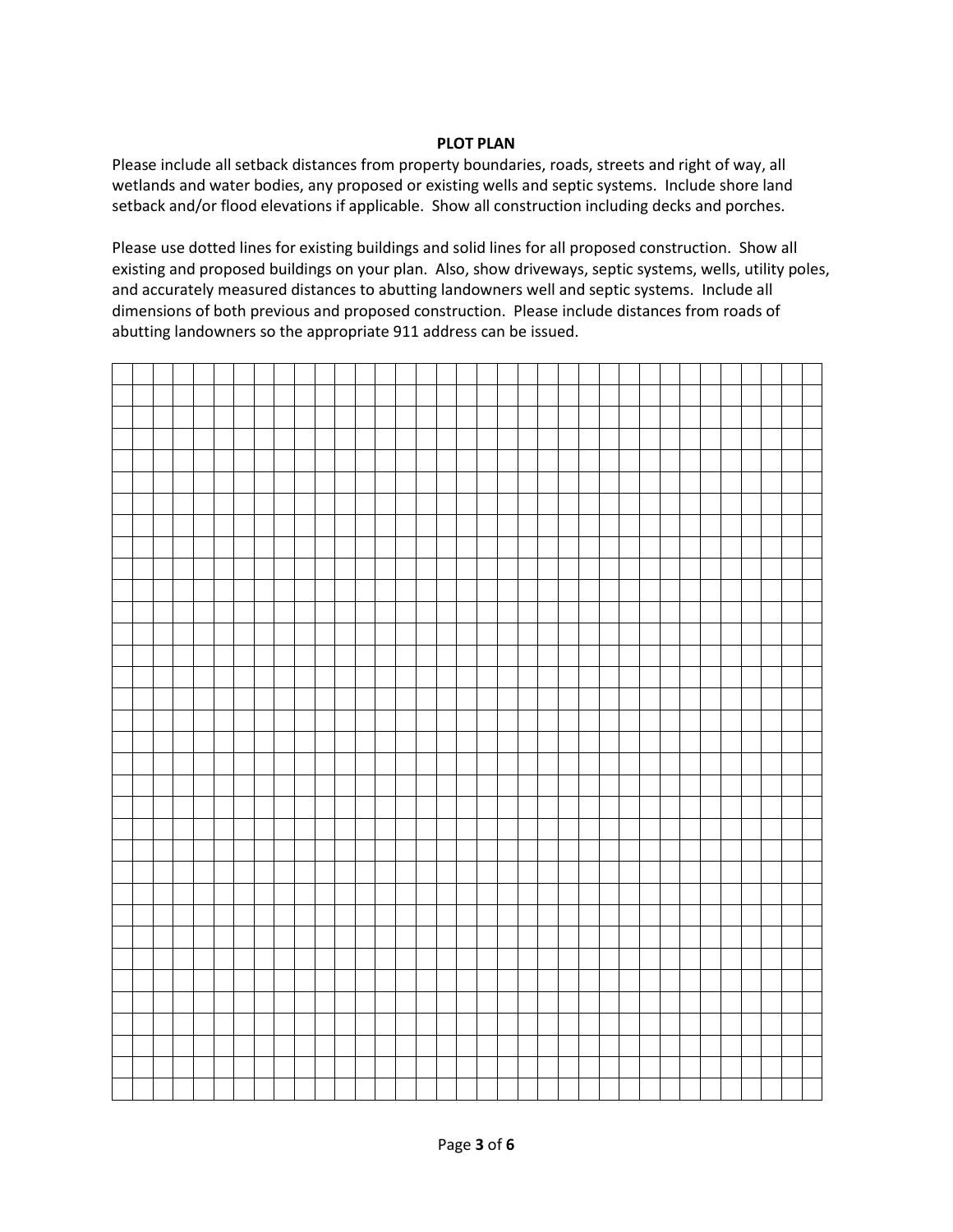**Earth Moving**

| Less than 10 Cubic Yards |
|--------------------------|
|                          |

10 + Cubic Yards \_\_\_\_\_\_\_\_\_\_

**Shore land applicants:** Circle the type requested below and enter amount.

- 1. Filling cubic yards of fill
- 2. Excavation \_\_\_\_\_ cubic yards removed
- 3. Paving \_\_\_\_\_ square yards paved
- 4. Drilling
- 5. Mining \_\_\_\_\_ acres mined
- 6. Dredging \_\_\_\_\_ cubic yards dredged
- 7. Levee \_\_\_\_\_ cubic yards in levee
- 8. Dam \_\_\_\_\_ acres of water surface
- 9. Residential structure
- 10. Non-residential structure
- 11. Water dependant use
	- a. Dock Dimensions
	- b. Pier Dimensions
	- c. Boat Ramp Dimensions
- 12. Flood Proofing
- 13. Contractor Name and Certification Number \_\_\_\_\_\_\_\_\_\_\_\_\_\_\_\_\_\_\_\_\_\_\_\_\_\_\_\_\_\_\_\_\_\_\_

14. Other (explain)

SHORELAND ZONING INFORMATION

Affected water body

Distance from (DEP) high water line for development \_\_\_\_\_\_\_\_\_\_\_\_\_\_\_\_\_\_\_\_\_feet.

\_\_\_\_\_\_\_\_\_\_\_\_\_\_\_\_\_\_\_\_\_\_\_\_\_\_\_\_\_\_\_\_\_\_\_\_\_\_\_\_\_\_\_\_\_\_\_\_\_\_\_\_\_\_\_\_\_\_\_\_\_\_\_\_\_\_\_\_\_\_\_\_\_\_\_\_\_\_

Is clearing of trees and other vegetation required? *YES* or *NO* If *yes*, explain. \_\_\_\_\_\_\_\_\_\_\_\_\_\_\_

\_\_\_\_\_\_\_\_\_\_\_\_\_\_\_\_\_\_\_\_\_\_\_\_\_\_\_\_\_\_\_\_\_\_\_\_\_\_\_\_\_\_\_\_\_\_\_\_\_\_\_\_\_\_\_\_\_\_\_\_\_\_\_\_\_\_\_\_\_\_\_\_\_\_\_\_\_\_ (Please consult State and Jonesport Shoreland Zoning Ordinances.) **FOR FLOODPLAIN APPLICANTS (***if applicable)*

Flood Zone: A&AE \_\_\_\_\_\_ Floodway \_\_\_\_\_\_ V&VE \_\_\_\_\_ ZO \_\_\_\_\_\_ AH

| Elevation of lowest floor for all structures                              | feet |      |
|---------------------------------------------------------------------------|------|------|
| Grade elevation at lowest grade adjacent to the existing or proposed wall |      | feet |

Distance in feet of confluence, or Corporate Limit \_\_\_\_\_\_\_\_\_\_\_ feet

If in Flood Zone AE or A1-A30, nearest cross section references: Above Site \_\_\_\_\_\_ feet Below Site \_\_\_\_\_ feet Elevation of Base Flood at nearest cross section:

Above Site \_\_\_\_\_ feet Below Site \_\_\_\_\_ feet If "A" Zone, Base Flood Elevation **Figure 1** feet

Basis of "A" Zone BFE determination \_\_\_\_\_\_\_\_\_\_ feet If in "VE" Zone nearest transect:

Above Site \_\_\_\_\_\_ feet \_\_\_\_\_\_ Below Site \_\_\_\_\_ feet

Provide a statement describing how each applicable development standard (set forth in the Flood Hazard Development Ordinance) will be met. If a watercourse is to be altered or relocated, describe in detail and provide copies of all applicable state and federal permits. Name of surveyor/architect/engineer \_\_\_\_\_\_\_\_\_\_\_\_\_\_\_\_\_\_\_\_\_\_\_\_\_\_\_\_\_\_\_ License # \_\_\_\_\_\_\_\_\_\_\_\_\_\_\_

Is this site within any Listed Endangered Species Habitats? *YES* or *NO*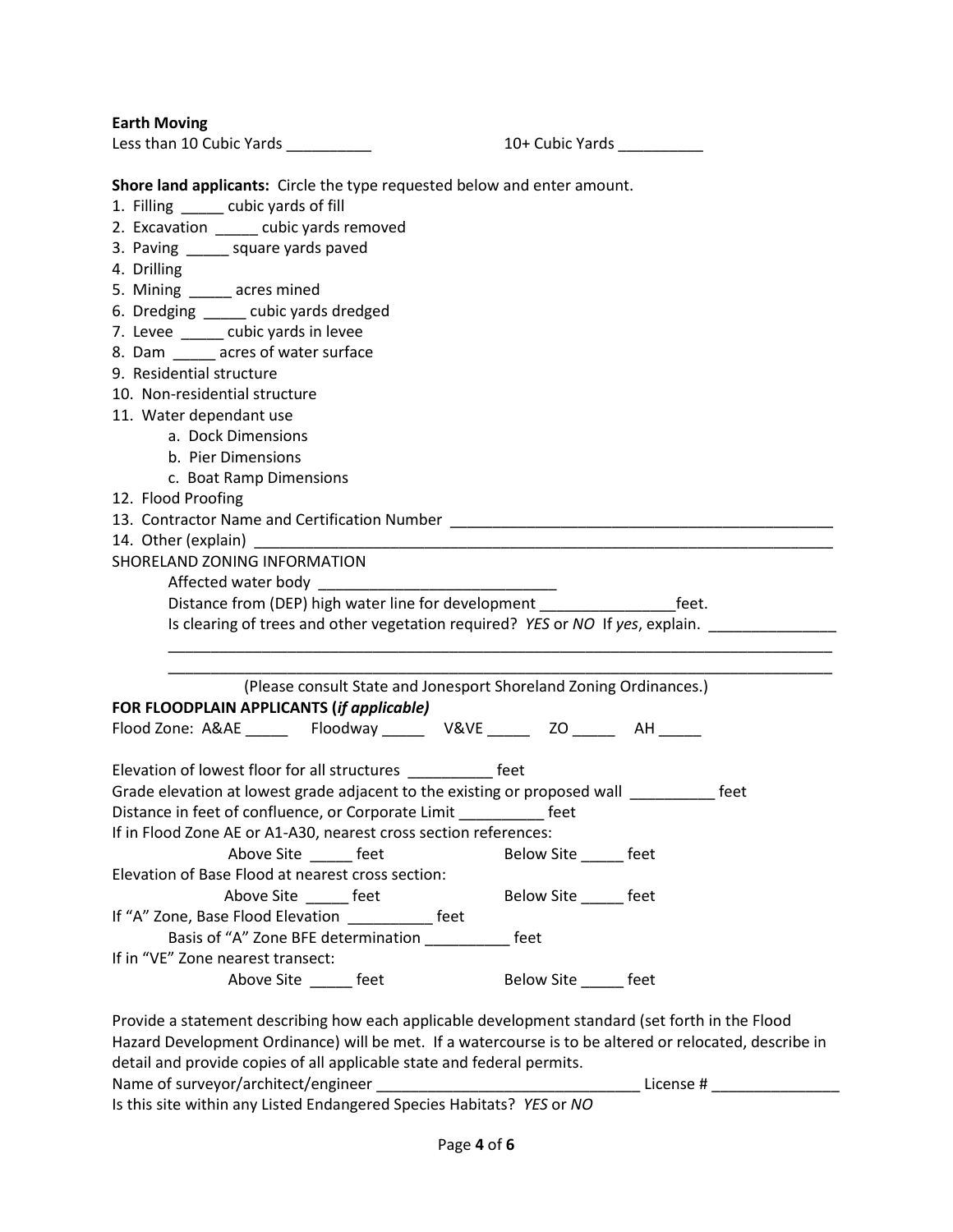Signature by the applicant indicates an awareness of the requirements of the Jonesport Land Use Ordinance, the Jonesport Shoreland Zoning Ordinance, the Floodplain Hazard Ordinance for the Town of Jonesport, and any other applicable State and Federal Regulations. **A CONSTRUCTION SITE REVIEW BY THE JONESPORT CODE ENFORCEMENT OFFICER MUST BE OBTAINED BEFORE THE STRUCURE HEREBY PERMITTED IS STARTED.**

# **BUILDING PERMITS EXPIRE ONE YEAR FROM DATE OF APPROVAL.**

For those lands that fall within the Jonesport Shoreland Zoning area, signature on this application indicates that the applicant has read the current Shoreland Zoning Ordinance and agrees to comply with all its requirements if a permit is issued.

For new structures or substantial improvements within the Flood Hazard Area, an approved permit will allow construction up to the establishment of the lowest floor. At that point, the applicant must provide an elevation certificate establishing actual floor elevation. Upon satisfactory documentation to the local CEO, the construction may continue. The applicant understands and agrees that:

- 1. The permit applied for, if granted, is issued on the representations made herein;
- 2. That any permit issued may be revoked because of any breach of representation;
- 3. That once a permit is revoked all work shall cease until the permit is reissued for a new permit is issued;
- 4. Any permit issued on this application will not grant any right or privilege to erect any structure or use any premises described for any purpose or in any manner prohibited by the ordinances, codes, or regulations of the Town of Jonesport;
- 5. The applicant hereby gives consent to CEO or designated Town Official to enter and inspect activity covered under the provisions of Federal, State, and Local Ordinances;
- 6. If issued, the permit will be posted in a conspicuous place on the premises in plain view and will expire if no work is commenced within 90 days of issuance (flood hazard only).

I hereby certify that all statements in, and the attachments to this application are a true description of the existing property and the proposed development project. Incomplete applications will not be processed.

Signature Date Date Communications and the Date Date Date Date

All applications are subject to a \$150.00\* CEO fee and the following additional building permit fees: (The square feet must include dimensions of all structures being built and rounded off to the nearest foot.)

\_\_\_\_\_\_\_\_\_\_\_\_\_\_\_\_\_\_\_\_\_\_\_\_\_\_\_\_\_\_\_\_\_\_\_\_\_ \_\_\_\_\_\_\_\_\_\_\_\_\_\_\_\_\_\_\_\_\_\_

 $0 - 200$  sq ft = \$0.00  $201 - 500$  sq ft = \$50.00  $501 - 1500$  sq ft = \$100.00 1501 – 3500 sq ft = \$200.00 3501+ sq ft = \$400.00

\*(A-2) Also, a Code Enforcement Office Inspection form must accompany each permit application. **CEO fee of \$450.00 for After-the-fact to be made payable to the Town of Jonesport, except for applications for structures under 200 square feet for which a fee of \$350.00 for after-the-fact will be charged. The application will not be considered without the accompanied fee.** Within 30 days of receiving an application, the Planning Board or Code Enforcement Officer shall notify the applicant that the application is complete or if specific additional material which is needed to make it complete. Application forms are available at the Town Office. Permits are not transferable. Existing permits expire upon transfer of ownership. (Amended: A-1 & A-2 on 3/12/1990, 3/10/2003 and A-2 on 3/12/2007)